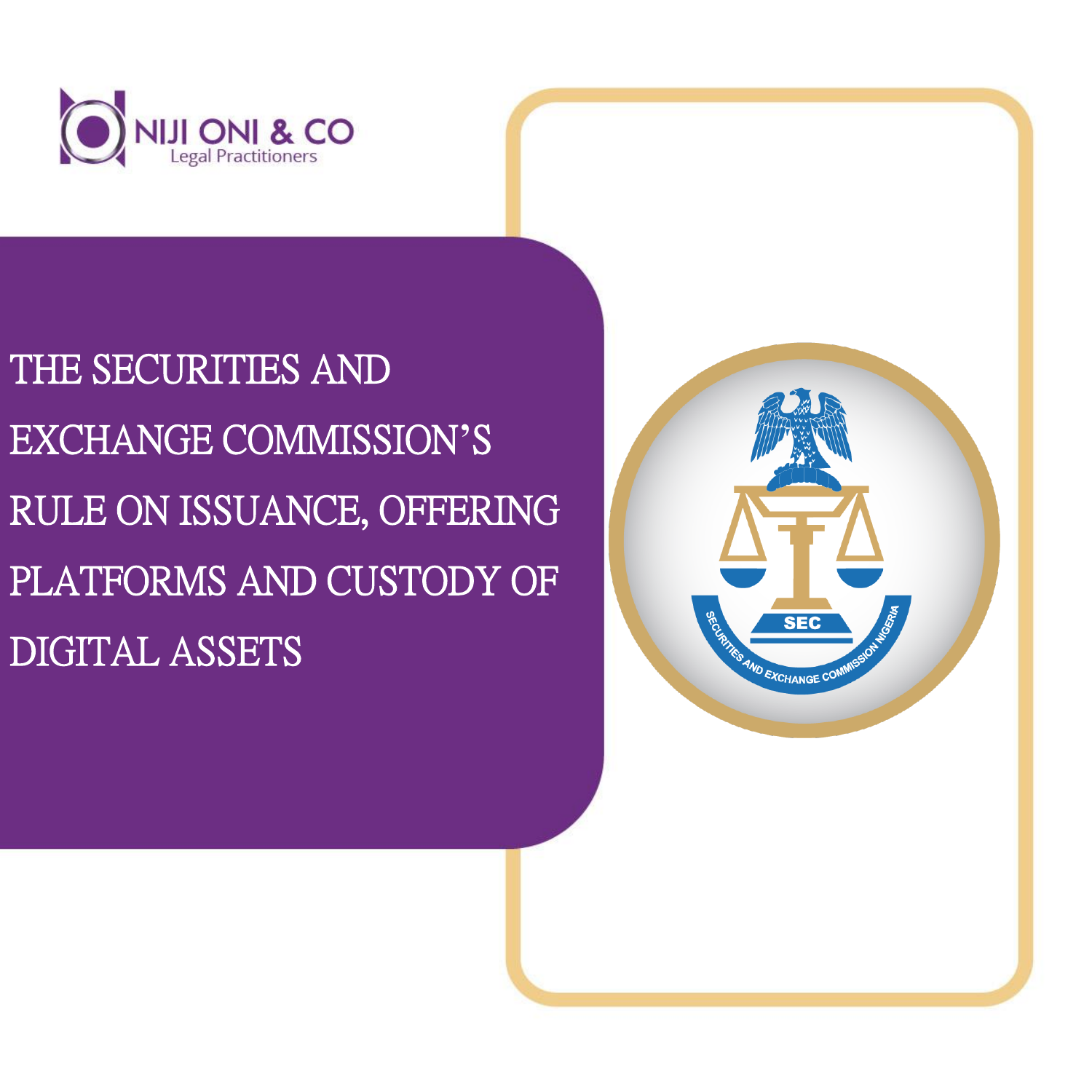## **Introduction**

A cryptocurrency is a digital currency created and designed to work as a medium of exchange through a computer network that does not depend on any central authority, such as government or bank, to uphold or maintain it. As a result of this, government around the world, regulatory agencies, central banks and other financial institutions are working to understand the nature and meaning of digital currencies, and how individual investors or traders can make a great deal of money investing in this new space.

It is based on the above premise that the Central Bank of Nigeria (CBN) on 5 February 2021 announced in a circular that all local financial institutions in Nigeria are restricted from participating in trade of cryptocurrencies and other related transactions. The CBN further stated in a subsequent press release that this decision is not outlier as other central financial institutions around the world have done same. It further stated that the press release only reiterated the CBN's position which has been communicated to local financial institutions in preceding years.

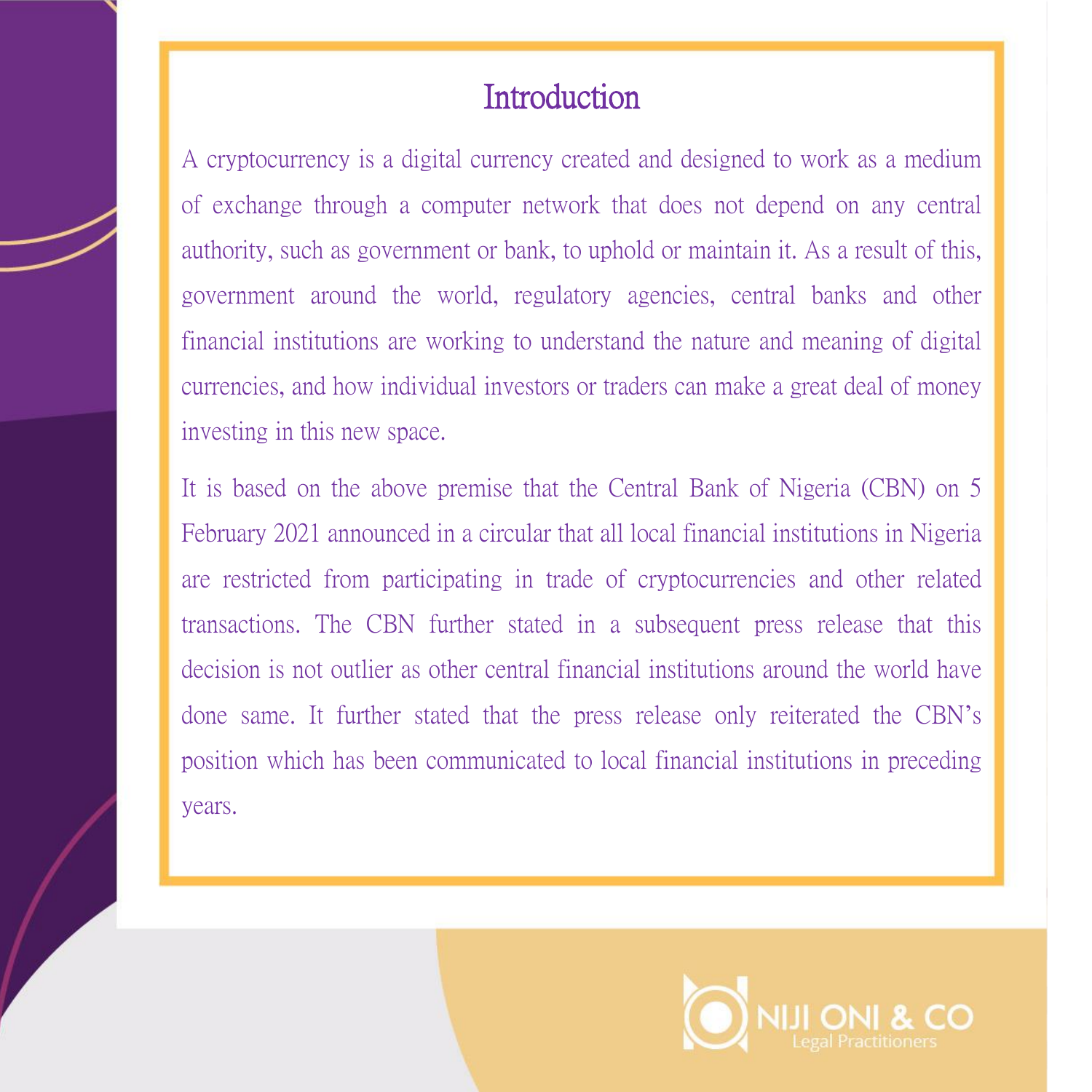#### SEC's Rule

The outcome of this CBN circular was that trading of cryptocurrencies became largely restricted and tedious as coin holders are restricted to trading through person-to-person platforms. It became trade by barter all over again. It is no news that the one of the world's largest cryptocurrency markets was set back by the development. The Securities and Exchange Commission (SEC), which a few months prior had announced that it will be proposing rules to regulate crypto tokens, announce that it will be putting same on hold.

The development brought with a lot of disgruntled feedback especially from crypto traders but one of the foremost questions raised was, is cryptocurrency a currency to be regulated by CBN or an intangible asset to be regulated by SEC?

The following are highlight of the new rule issued by SEC.

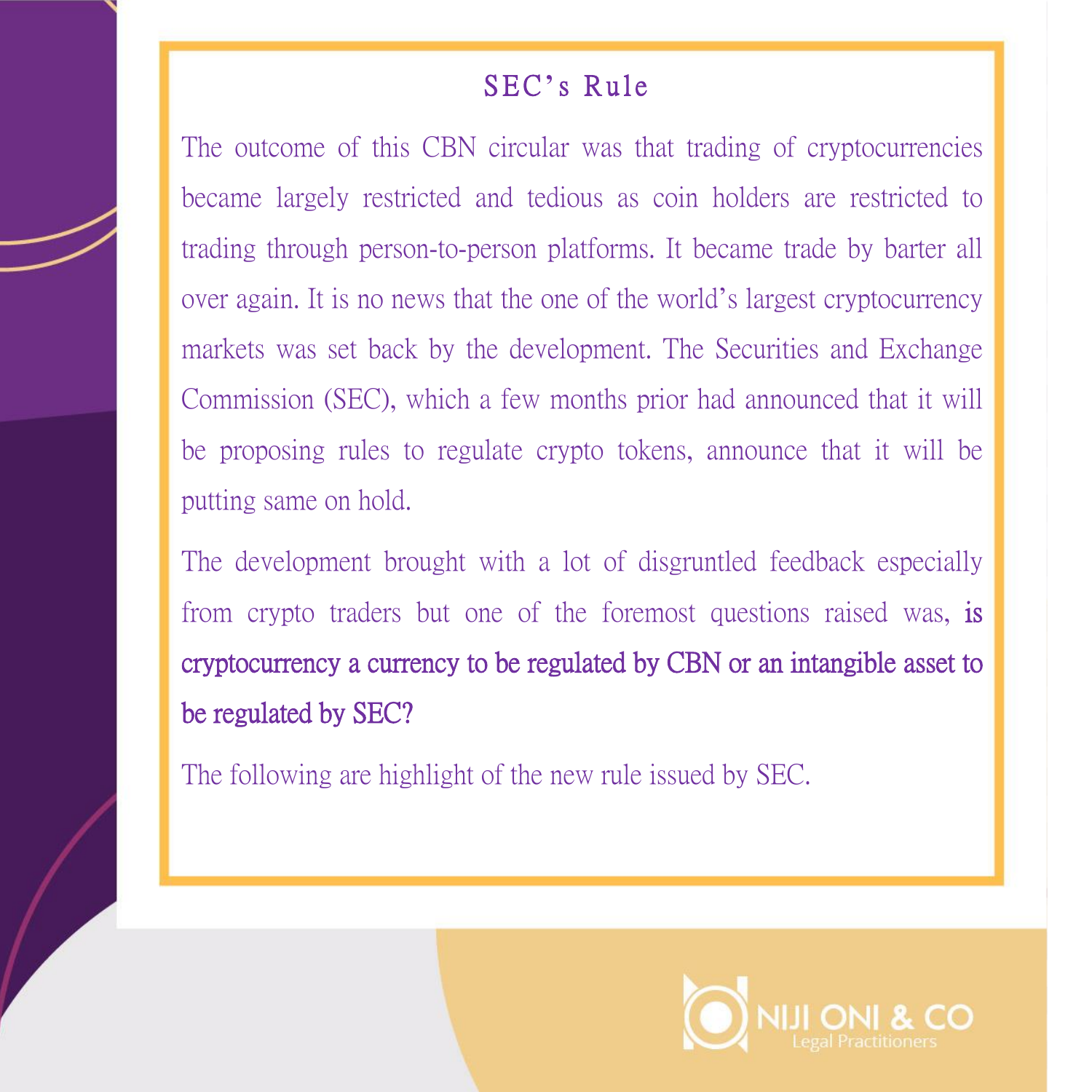This question was answered over a year after when on the 13 May 2022, SEC published new set of rules in respect of the crypto market. Recall that before the CBN's blanket ban on cryptocurrency, SEC has been working on how to regulate and control the crypto market.

In SEC's new rule, it referred to cryptocurrency as "Digital Assets". It went further to define the term digital assets as a digital token that represents assets such as a debt or equity claim on the issuer thereby, making digital asset the umbrella term under which all types of crypto assets fall.

Going by the above definition, it is clear that SEC has taken a position and from the definition of digital assets, the position is that cryptocurrency is not a currency but an intangible asset to be regulated by SEC.

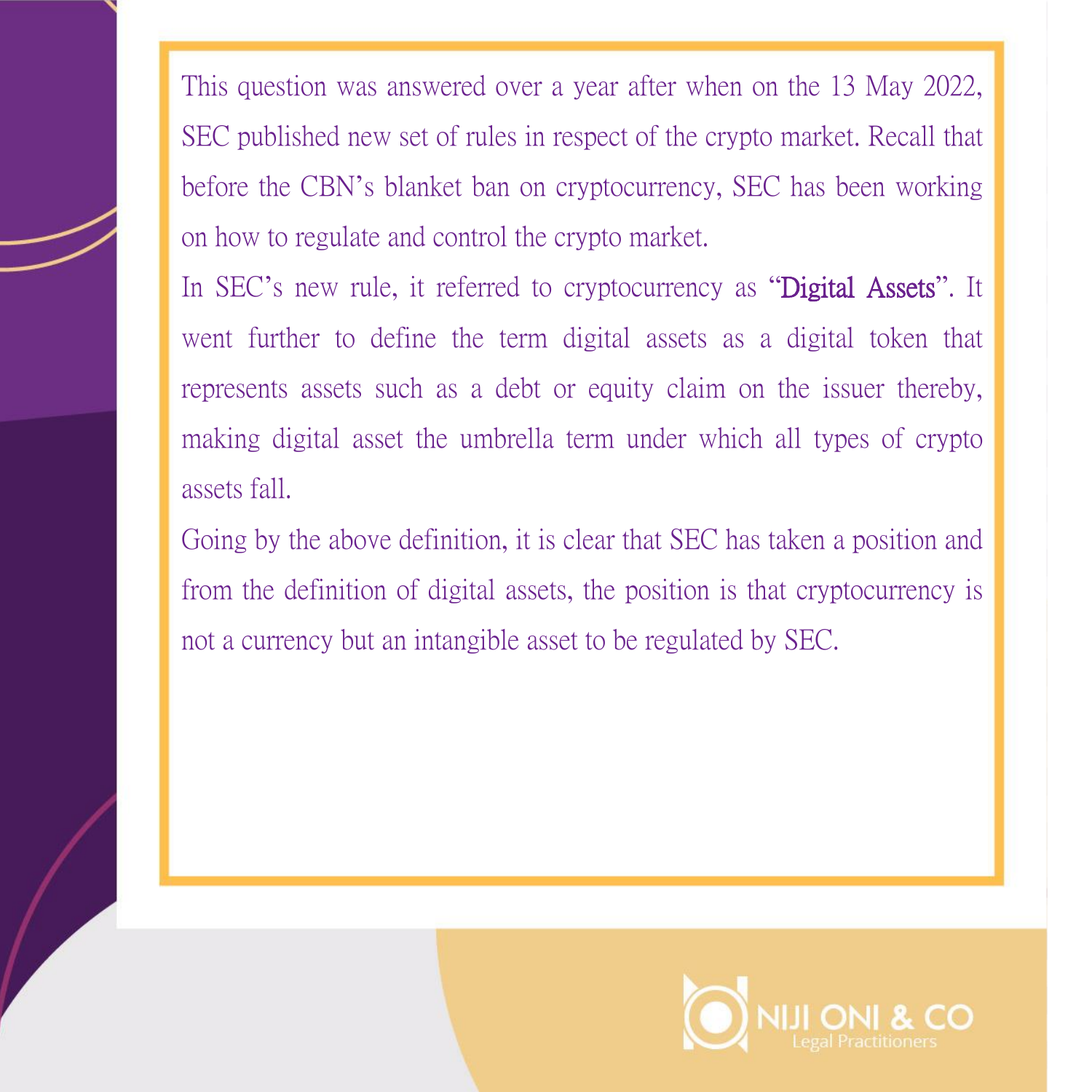## Highlight of the SEC Rule

- ❖ All entities looking to offer any kind of crypto products and services in Nigeria or to Nigerians must now secure a virtual asset service provider (VASP) license.
- ❖ Anyone offering crypto or digital assets-related service in Nigeria is a VASP and be registered as such. In addition to being licenced VASP, any entity intending to operate in the categories such as Digital asset exchange (DAX), Digital assets custodians (DAC) and digital asset offering platform (DAOP) must obtain additional licence for it from SEC.
- ❖ The rules allows digital assets offering platforms to operate trust accounts with receiving banks for the maintenance of money received from investors.
- ❖ The SEC must also be notified before an exchange can cease trading operations. They are also not allowed to grant financial assistance to investors or employees to trade digital tokens.

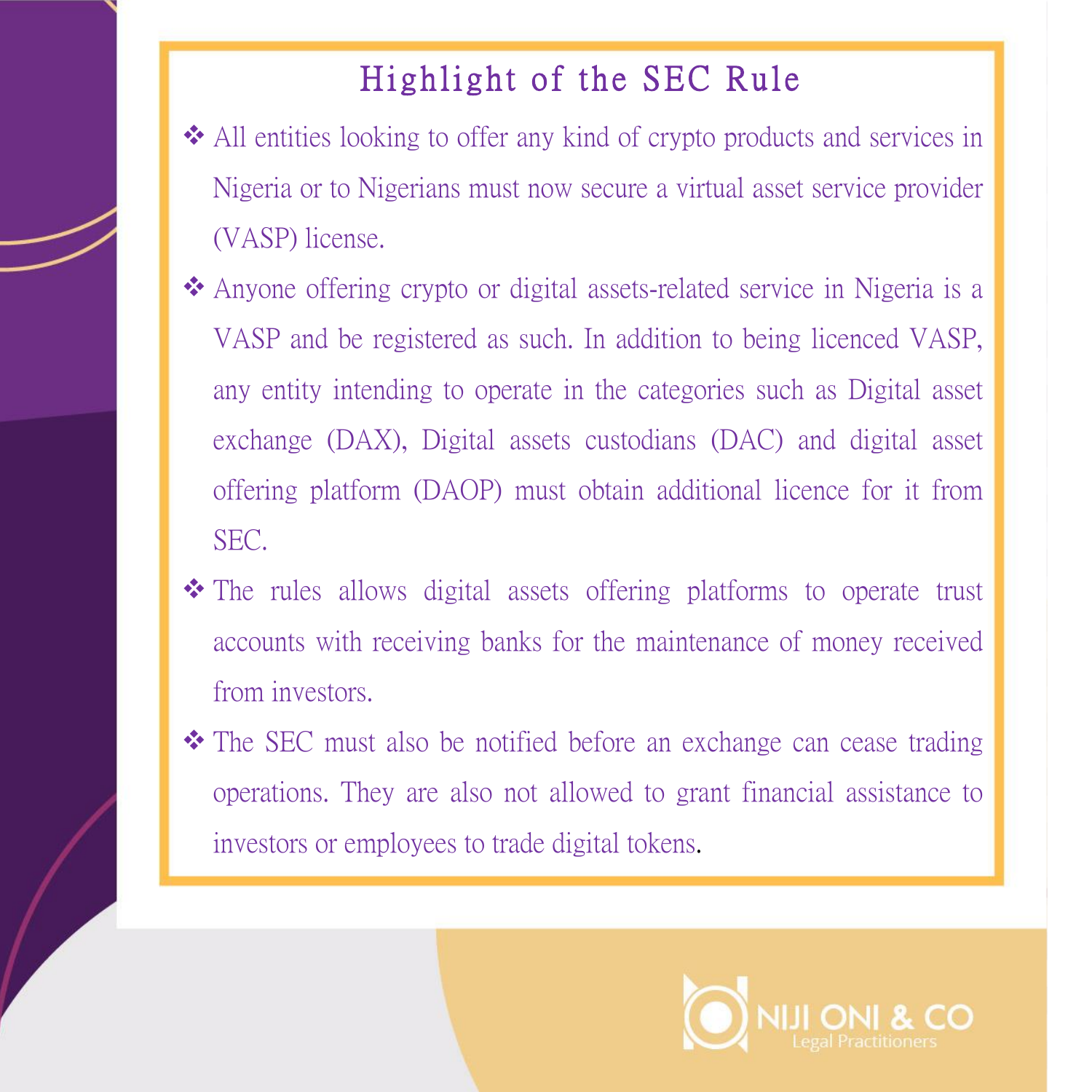- ❖ The digital asset service providers are mandated to file reports on digital asset details, risk and disaster management plans, and KYC policies.
- ❖ Security protocols must also be provided for investors.
- ❖ The digital asset service providers must submit to SEC for assessment details of the technology behind the project, detailed description of the systems architecture, description of the project and use of proceeds, information on market capitalization, anticipated growth, other technical details, the team, and advisors behind the project.
- ❖ SEC also sets limits on the investment amounts for retail users: 200 000 NGN per issue and no more than 2 million NGN within 12 months while no limit or restriction is put in place for qualified institutions and high net worth investors.

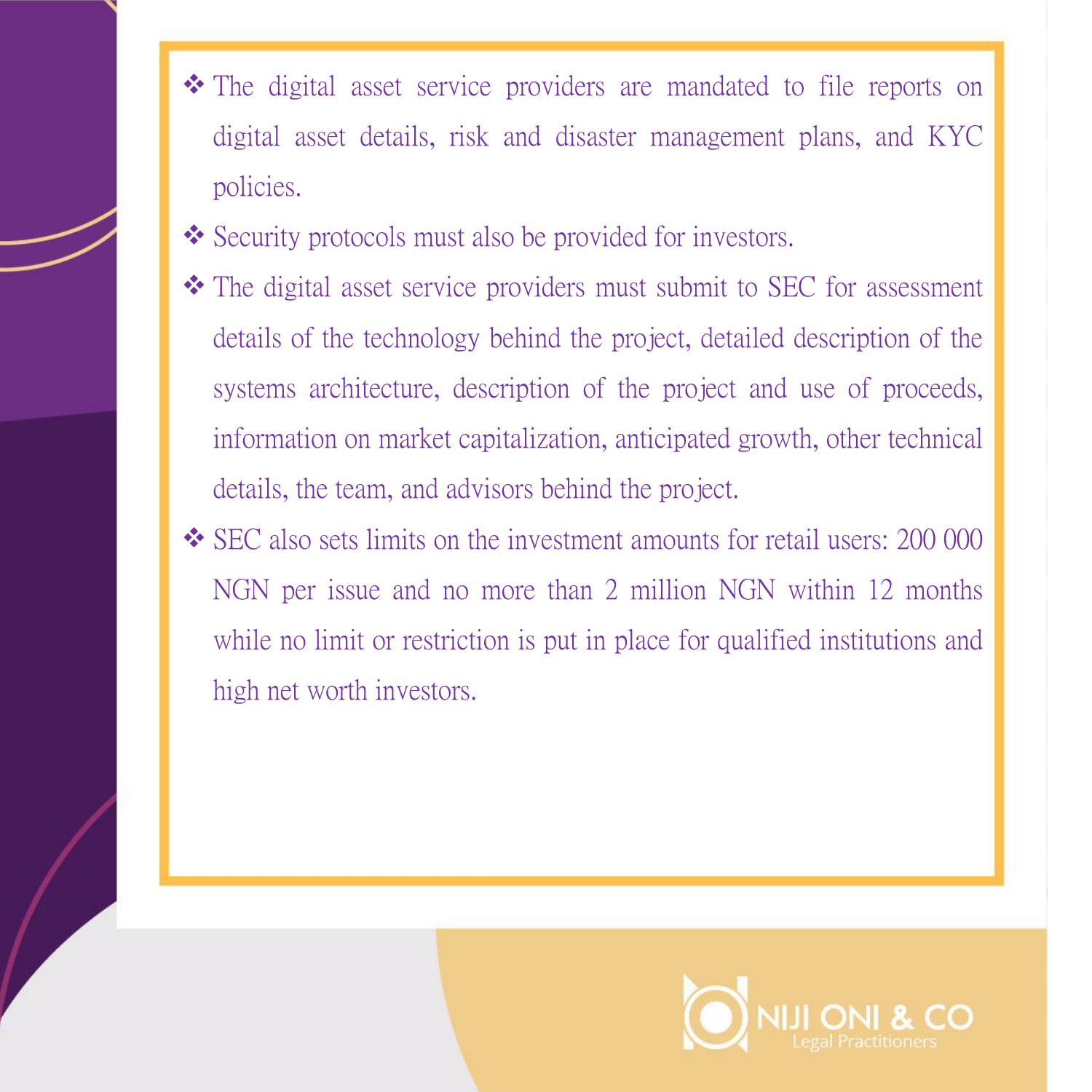#### Categories of Digital Assets Service Providers

- Digital Asset Custodians (DACs): According to the SEC, "this means" a person who provides the services of providing safekeeping, storing, holding or maintaining custody of virtual assets/digital tokens for another person's account." These are crypto wallets like Metamask and Trust Wallet. Crypto exchanges may fall into these categories too because they offer wallet services.
- ➢ Digital Assets Exchange (DAX): This is "an electronic platform which facilitates the trading of a virtual asset or digital asset." They are simply crypto exchanges such as Binance and Quidax.
- ➢ Digital Assets Offering Platforms (DAOPs): These platforms enable the issuance of digital assets for fundraising purposes. They can also be called Initial Coin Offering platforms. You can liken it to a place where public companies offer their stocks for sale, such as the Nigeria Stock Exchange (NSE).

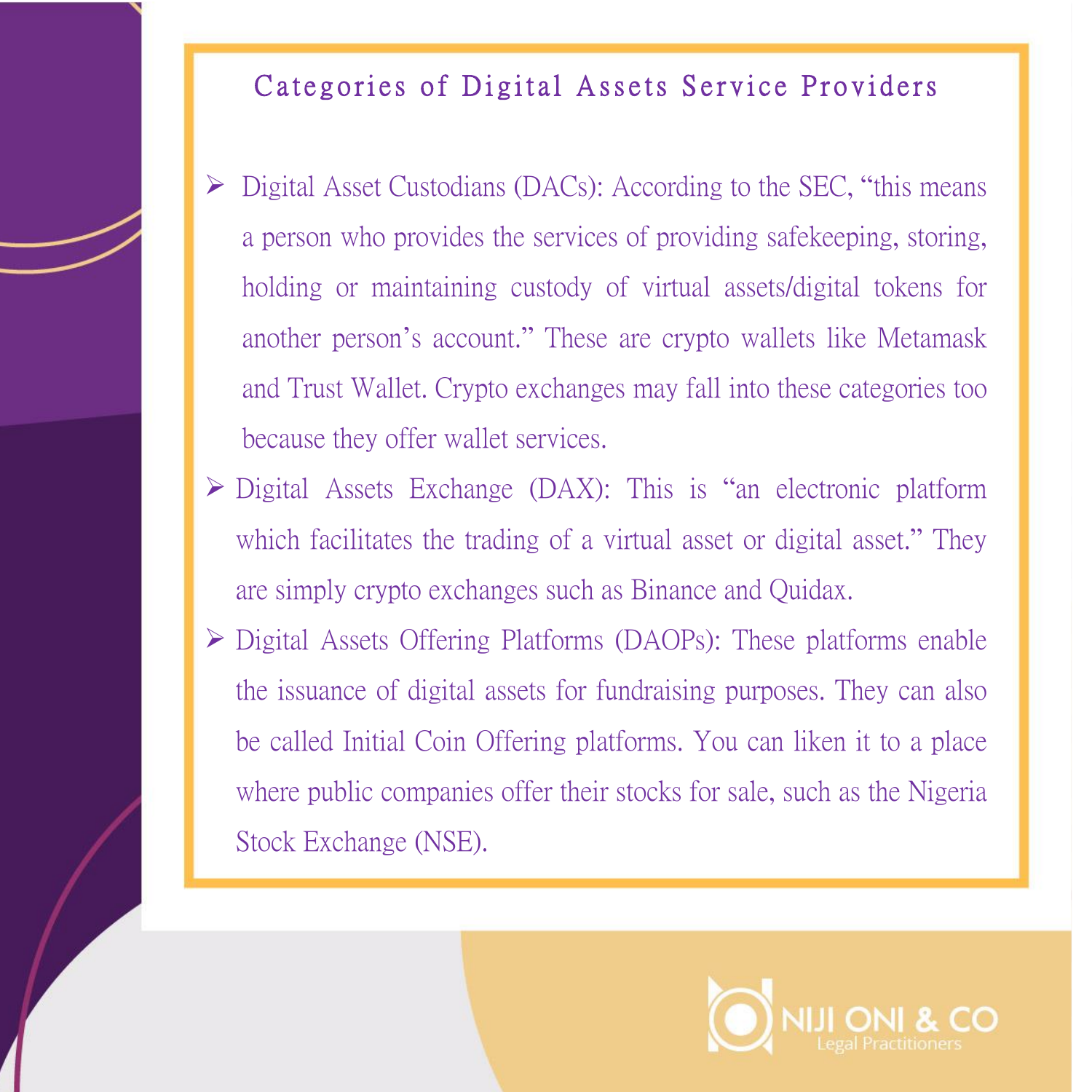- ➢ Virtual Asset Service Provider: means any entity who conducts one or more of the following activities or operations for or on behalf of another person:
- i. exchange between virtual assets and fiat currencies;
- ii. exchange between one or more forms of virtual assets;
- iii. transfer of virtual assets;
- iv. safekeeping and/or administration of virtual assets or instruments enabling control over virtual assets;
- v. participation in and provision of financial services related to an issuer's offer and/or sale of a virtual asset.

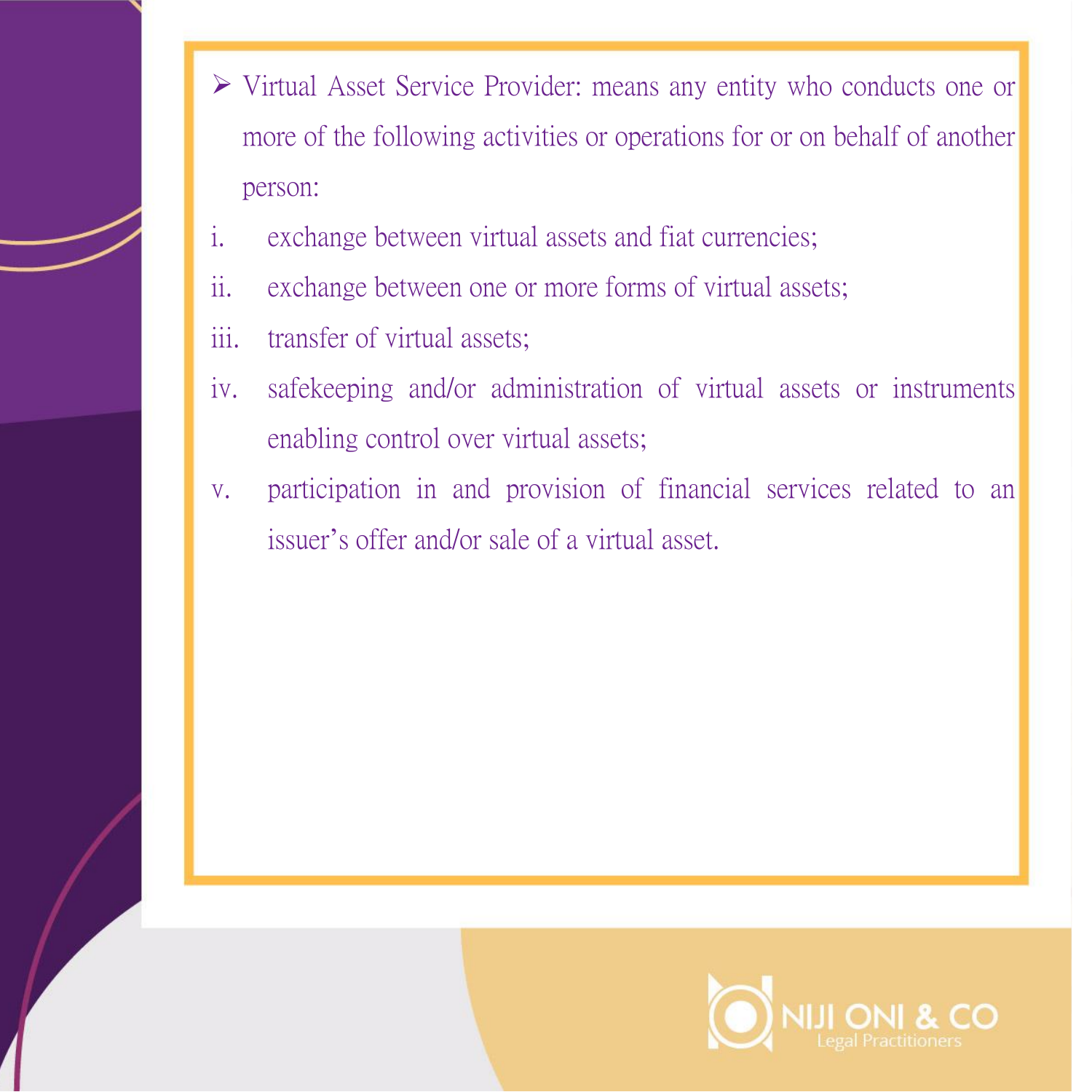## Effects of SEC's Rule

Cryptocurrencies operates largely on anonymity and decentralisation. Cryptocurrencies were created to give pseudonymity to financial transactions. It is one of the reasons the generic name is cryptocurrency. Although, the SEC rules on exchanges signify a thorough understanding of how cryptocurrencies work which has helped the Commission develop measures to protect crypto traders from trading scam tokens and ensure the safety of their funds in exchanges. However, sharing data with the SEC could be a privacy concern for many especially where they rely on the anonymity of cryptocurrency. While the Commission can control what goes on in centralised exchanges, it is unaware of what people do on decentralised exchanges where know-your-customer (KYC) protocol is not required. Therefore, the rule mandating platforms within its scope to employ KYC protocol defeats a major cryptocurrency purpose.

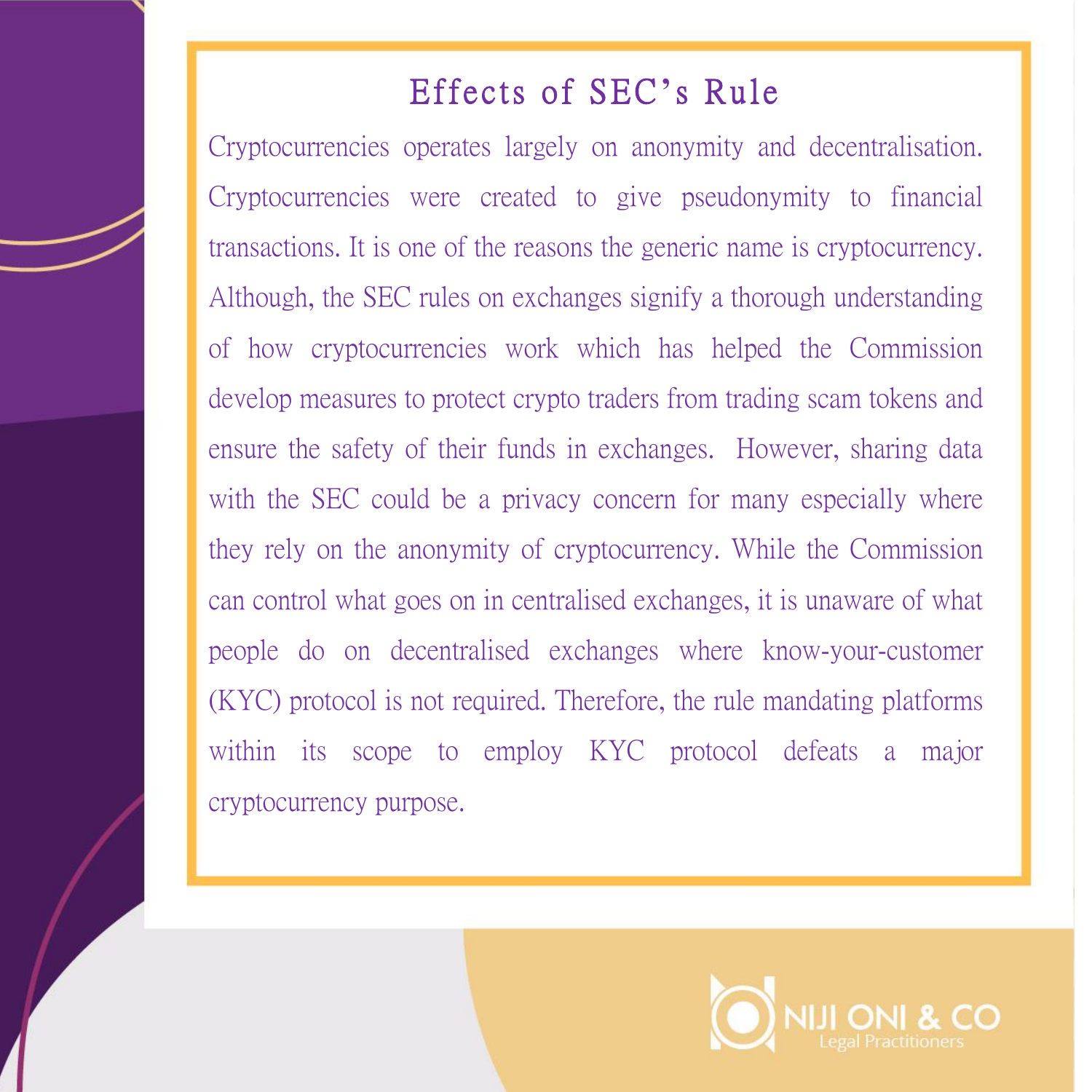The SEC rule allows for digital assets to be issued via ICO especially in cases where fund is being by crypto focused companies for new projects which are already approved by SEC after the submission of a white paper raised through. To achieve this end and going by the new SEC rule, if a company wants to raise funds by issuing tokens, it must do so on a platform that is registered and licensed as a VASP and DAOP. This process may be considered cumbersome by some people who are already in the crypto market.

In addition to the above, the SEC rule also set a hard cap for the funds to be raised by issuers. According to the Rule, an issuer can only raise twenty times the issuer's minimum shareholder capital (issuer's minimum shareholder capital is Five Hundred Million Naira  $(\text{H}500,000,000)$  within a 12-month period, subject to a ceiling of Ten Billion Naira  $(\text{N10},000,000,000)$  or any ceiling that the Commission may from time to time determine for any digital asset project as shown in the whitepaper.

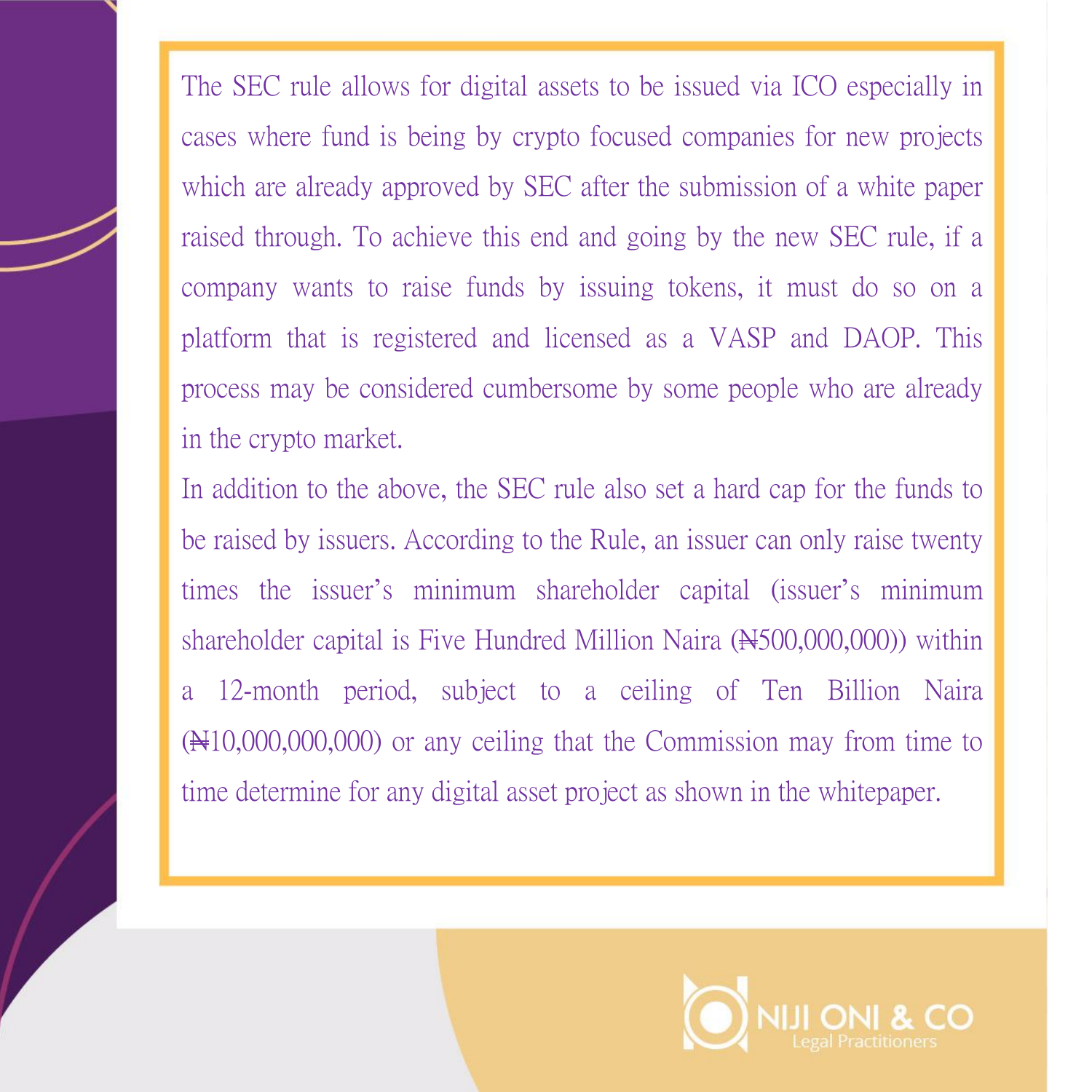Given the nature of these digital assets and how volatile they can be, it is a wonder what the impact of this ceiling will be. For this purpose, will digital assets be similar to stock or is it only for raising capital? If digital asset is similar to stock, it only translates that the digital asset will react to growth based on market forces. Then, investors' money can be equally susceptible to profit or loss, whichever may be.

### Cryptocurrency in other Jurisdiction and SEC's Rule

While the SEC rules may seem novel, it is not as countries around the world have since seize control of their respective crypto markets. Take for instance, Malta, widely known as the Blockchain Island in the crypto world, has regulations in place controlling its crypto market. In Malta, crypto exchanges are legal. The Maltese government has in place a regulatory framework called Landmark Legislation for Cryptocurrencies since 2018. This law addressed Anti-Money Laundering/Combatting the Financing of Terrorism concerns as well.

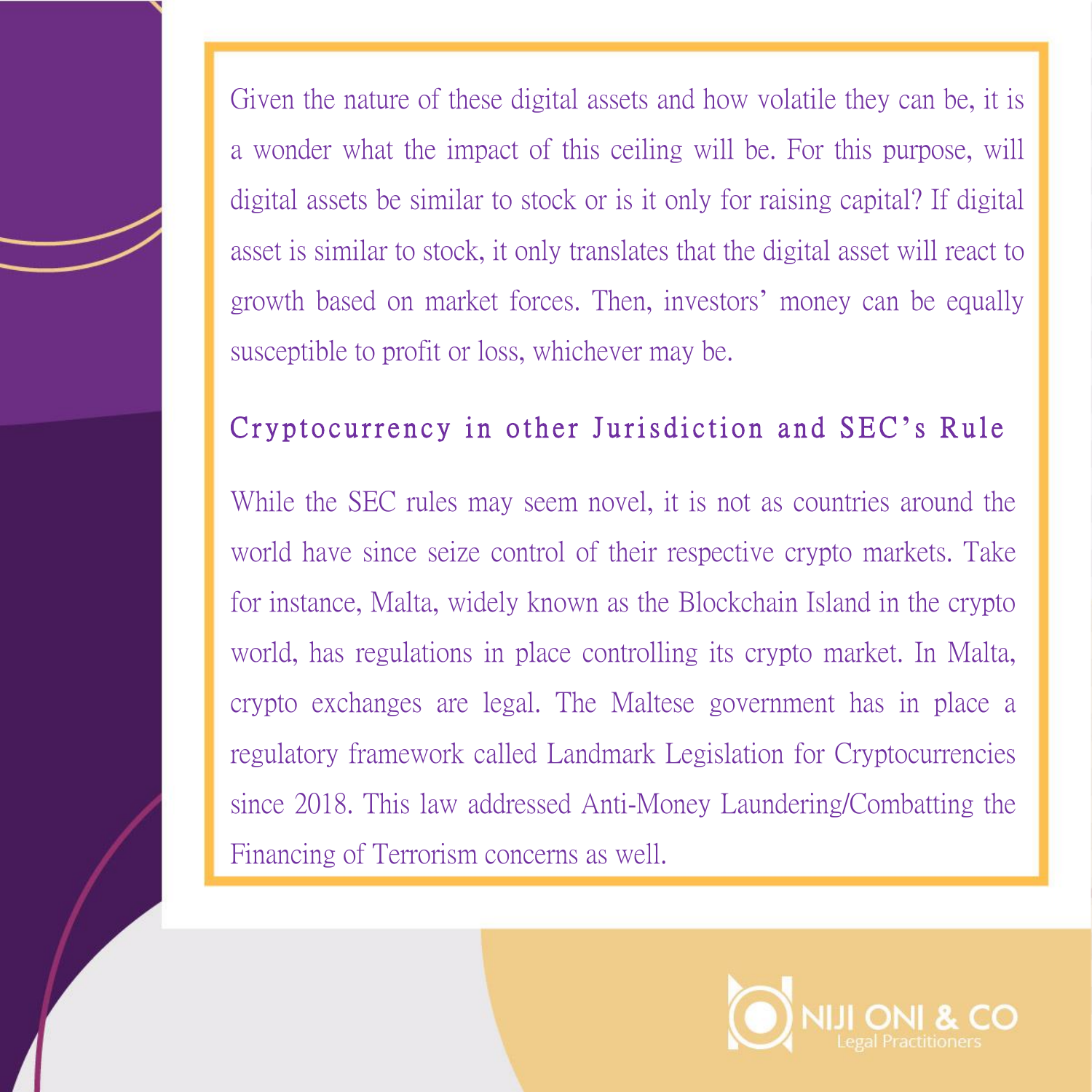The Virtual Financial Assets Act (VFA) is another of the Maltese crypto regulation laws which establishes a regulatory regime for crypto exchanges, ICOs, Brokers, wallet providers, advisers, and asset managers. The Virtual Financial Assets Act (VFA) is another of the Maltese crypto regulation laws which establishes a regulatory regime for crypto exchanges, ICOs, Brokers, wallet providers, advisers, and asset managers.

The VFA regulations were further accompanied by the innovative Technology Arrangements and Services Act, establishing a regime for future registration and accountability of crypto service providers. The Maltese government also establishes the Malta Digital Innovation Authority (MDIA), which acts to create crypto policies, collaborates with other nations and organizations, and enforces ethical standards for the use of crypto and blockchain technology.

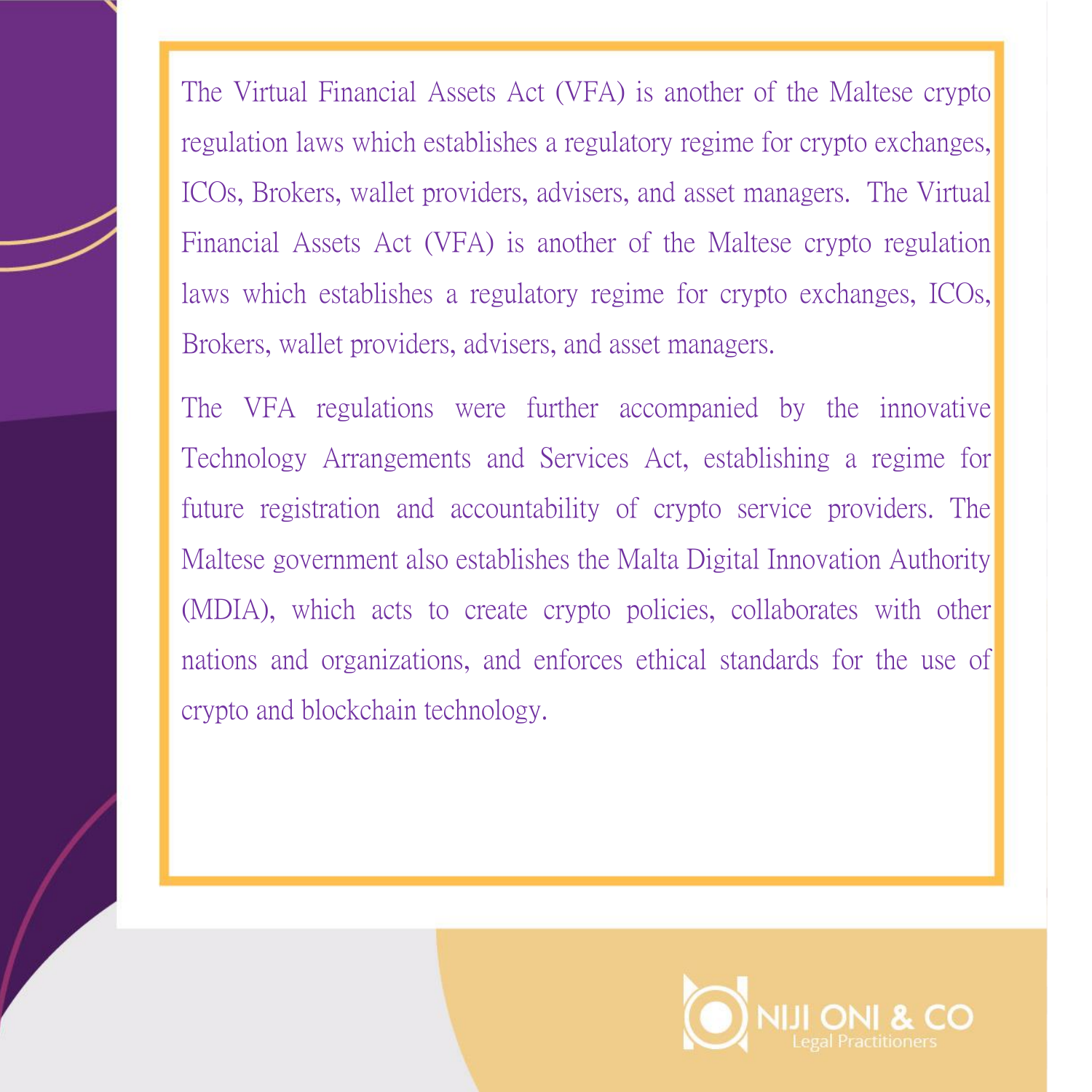Similarly, in the USA, cryptocurrency exchanges are considered legal and falls under the regulatory scope of Bank Secrecy Act. And like SEC is proposing, this means that providers in the USA must register with Financial Crimes Enforcement Network (FinCEN), implement an Anti-Money Laundering/Combatting the Financing of Terrorism program, maintain appropriate records, and submit reports to the authorities. The USSEC, like its Nigerian counterpart, considers cryptocurrencies to be securities and applies securities laws comprehensively to digital wallets and exchanges.